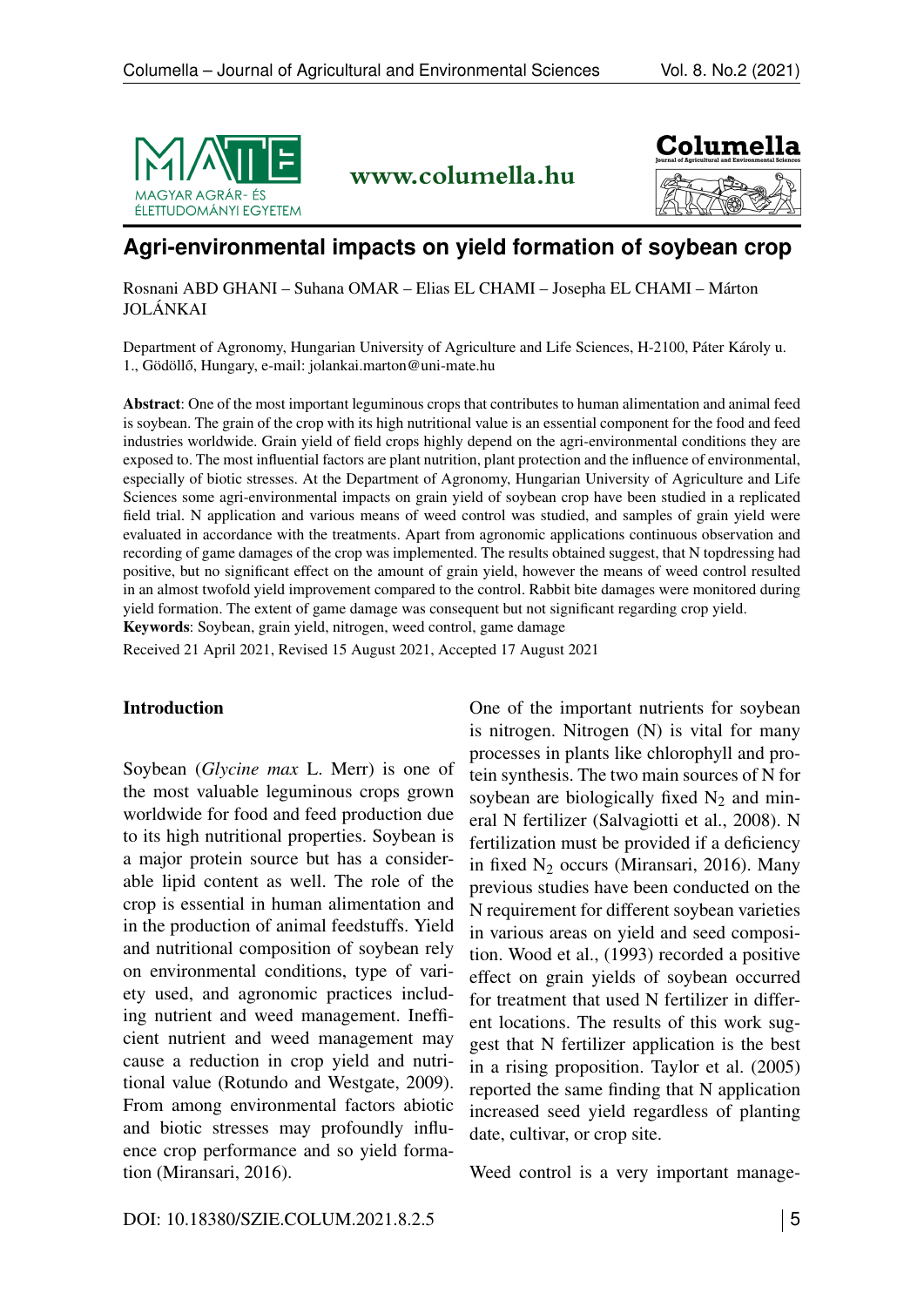| Treatments     |                     |  |  |  |
|----------------|---------------------|--|--|--|
| $\mathbf{N}$ 1 | 0 N                 |  |  |  |
| N <sub>2</sub> | 200 kg N/ha         |  |  |  |
| W1             | Weedy               |  |  |  |
| W2             | Hand weeded         |  |  |  |
| W3             | Mechanically weeded |  |  |  |

<span id="page-1-0"></span>Table 1: Experimental treatments and their abbreviations

ment practice in soybean cultivation. Soybean has been shown to be sensitive to weed interference, which is of great importance during the development of the crop. Weeds can compete for environmental resources and release allelopathic substances (Ariuanaa et al. 2016). Weed monitoring and weed control management are influential factors in field crop production, especially in relation with yield formation (Kassai et al. 2007; Kende et al. 2020).

Soybean crop is frequently exposed to game damages. Some authors have stated however, that from among game damages rabbit bite causes minor losses only (De Calesta and Schwendeman,1978). MacGowan et al (2007) found rabbits very effective in causing yield depression especially at the edges of crop fields. The magnitude of crop yield losses could be highly correlated with the rabbit population in a Hungarian experiment.

## Materials and Methods

### *Open-field experiment*

A field experiment was carried out at the experimental site of the MATE Department of Agronomy in Gödöllő, Hungary  $(47^{\circ}46'N, 19^{\circ}21'E, 242 m$  above sea level), on a sandy loam, brown forest soil (Chromic Luvisol) during the 2020 growing season. The experimental site is located in a hilly area with a close to average climatic zone of the country. The 2020 year was exposed to slightly higher precipitation. The annual

average precipitation of Hungary was 615 mm in 2020, while the respective value of Gödöllő was  $694$  mm.  $12.8\%$  higher than that. The actual crop years temperature means did not differ from the average.

A soybean variety used in the trial was ES Gladiator. It was planted with a scheduled plant density of 540 000 viable germs on a hectare. The experimental design was a  $2 \times 3$ factorial arranged in a split plot design with four replications. In this experimental design, nitrogen fertilizer was assigned to the main plot and weed canopy to the sub-plot (Table [1.](#page-1-0))

The experimental plot was cleared, ploughed, rotor-tilled and seedbed was prepared before planting. The basic fertilizer treatments were applied to the experimental field in accordance with the usual practices (Birkás et al 2004) following soil analysis data. A preemergent weed control was used to eliminate weeds by Targa Super EC. Soybean seeds were planted at a depth of 3 cm. After eleven weeks of planting, the plants were supplied with nutrition according to the treatments which were no nutrient supply (control) and supplied with 200 kg N/ha. Weeds were controlled every two weeks according to the weed canopy treatments which were weedy, hand weeded and mechanically weeded. Plant development, plant density, rabbit bite damages were monitored a recorded with phenological observations. The plants were then harvested manually. Planting and harvest dates were respectively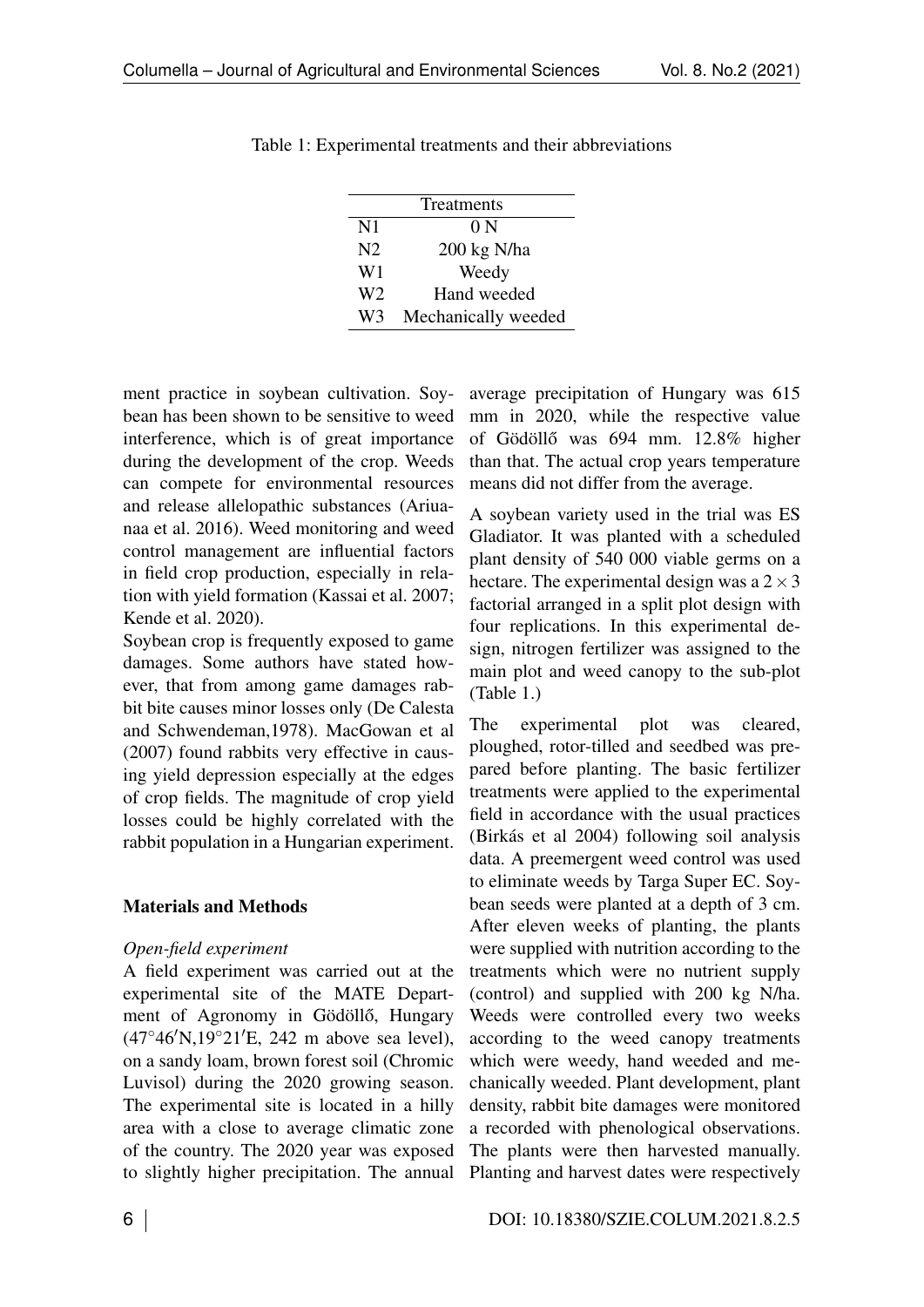| <b>TRT</b> | 22.07.20 | 12.08.20 | 24.08.20 | 04.09.20 | 10.09.20 | 17.09.20 | 07.10.20 |
|------------|----------|----------|----------|----------|----------|----------|----------|
| N1W1       | 100      | 100      | 100      | 96       | 96       | 93       | 91       |
| N1W2       | 100      | 100      | 100      | 100      | 100      | 100      | 93       |
| N1W3       | 100      | 100      | 100      | 95       | 95       | 95       | 79*      |
| N2W1       | 100      | 100      | 100      | 100      | 100      | 100      | 100      |
| N2W2       | 100      | 100      | 100      | 96       | 93       | 93       | 93       |
| N2W3       | 100      | 100      | 100      | 95       | 95       | 95       | $87*$    |
| Mean       | 100      | 100      | 100      | 97       | 96       | 96       | 91       |

<span id="page-2-0"></span>Table 2: The decline in plant density during the vegetation period, % by observation date

<span id="page-2-1"></span>

Figure 1: Plant survival average of the trial, %

on the 25<sup>th</sup> May and 7<sup>th</sup> October.

At harvest, all the plants in a sampling area of 1 row meter in each plot were harvested to calculate grain yield. Pods from harvested plants were oven-dried immediately at temperature of 50 °C for two days for grain yield determination. The dried pods then were hand-threshed and the grains were weighed to calculate grain yield per plot. All seed samples were analysed at the laboratory of the MATE Institute of Agronomy.

Statistically, a one-way between treatments ANOVA was conducted to compare the effect of the different nutrition supply and weed canopy. ANOVA was performed at  $p = 0.05$  level of significance to determine

whether the treatments were different. Post hoc comparisons using the least significant difference (LSD) test was made at  $p < 0.05$ . For the statistical evaluation of our results, we used the Explore and ANOVA modules of the IBM SPSS V.23 software.

# Results and discussion

The experimental plots were planted with a scheduled average of 7 viable seeds/row m. The first plant number count has recorded 6.375 plants/plot in average. This plant density was gradually reduced to 5.801 plants/plot, mainly due to rabbit bite damages. Altogether the plant survival was 91%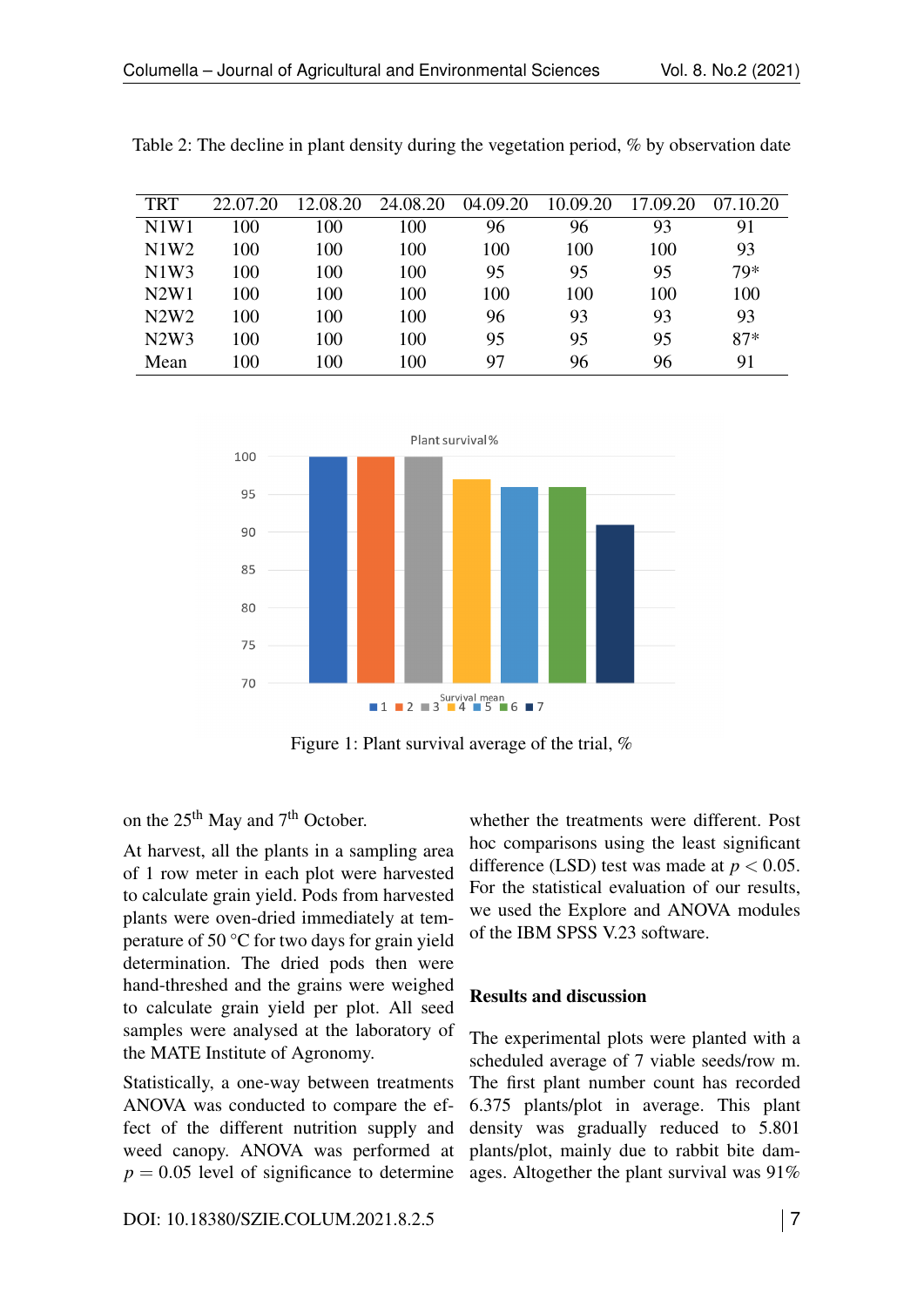| <b>TRT</b> | 24.08.20 | 04.09.20 | 10.09.20 | 17.09.20 | 07.10.20 |
|------------|----------|----------|----------|----------|----------|
| N1W1       | 33       | 36       | 36       | 39       | 39       |
| N1W2       | 47       | 49       | 51       | 57       | 57       |
| N1W3       | 31       | 31       | 28       | 30       | 30       |
| N2W1       | 39       | 40       | 41       | 40       | 40       |
| N2W2       | 51       | 56       | 58       | 59       | 59       |
| N2W3       | 32       | 36       |          | 43       |          |

<span id="page-3-0"></span>Table 3: Pod number count by time and by experimental treatments

<span id="page-3-1"></span>

 $\blacksquare$  24.08.20  $\blacksquare$  04.09.20  $\blacksquare$  10.09.20  $\blacksquare$  17.09.20  $\blacksquare$  07.10.20

<span id="page-3-2"></span>Figure 2: The increment of pod numbers by treatments

|            | 1000 grain weight $(g)$ |     |  |  |
|------------|-------------------------|-----|--|--|
| <b>TRT</b> | Fresh                   | Dry |  |  |
| N1W1       | 144                     | 112 |  |  |
| N1W2       | 135                     | 103 |  |  |
| N1W3       | 128                     | 98  |  |  |
| N2W1       | 156                     | 120 |  |  |
| N2W2       | 160                     | 123 |  |  |
| N2W3       | 153                     | 106 |  |  |

| Table 4: 1000 grain weight, g |  |  |  |  |
|-------------------------------|--|--|--|--|
|-------------------------------|--|--|--|--|

in average (Table [2\)](#page-2-0).

The survival of plants was the best in the cases of control and hand weeded plots for both nutritional treatments. The decline started by the end of August and the first

rabbit damages have been recorded from September. From that date the survival gradually decreased until harvest. Significant differences were found only in the case of mechanically weeded applications and by the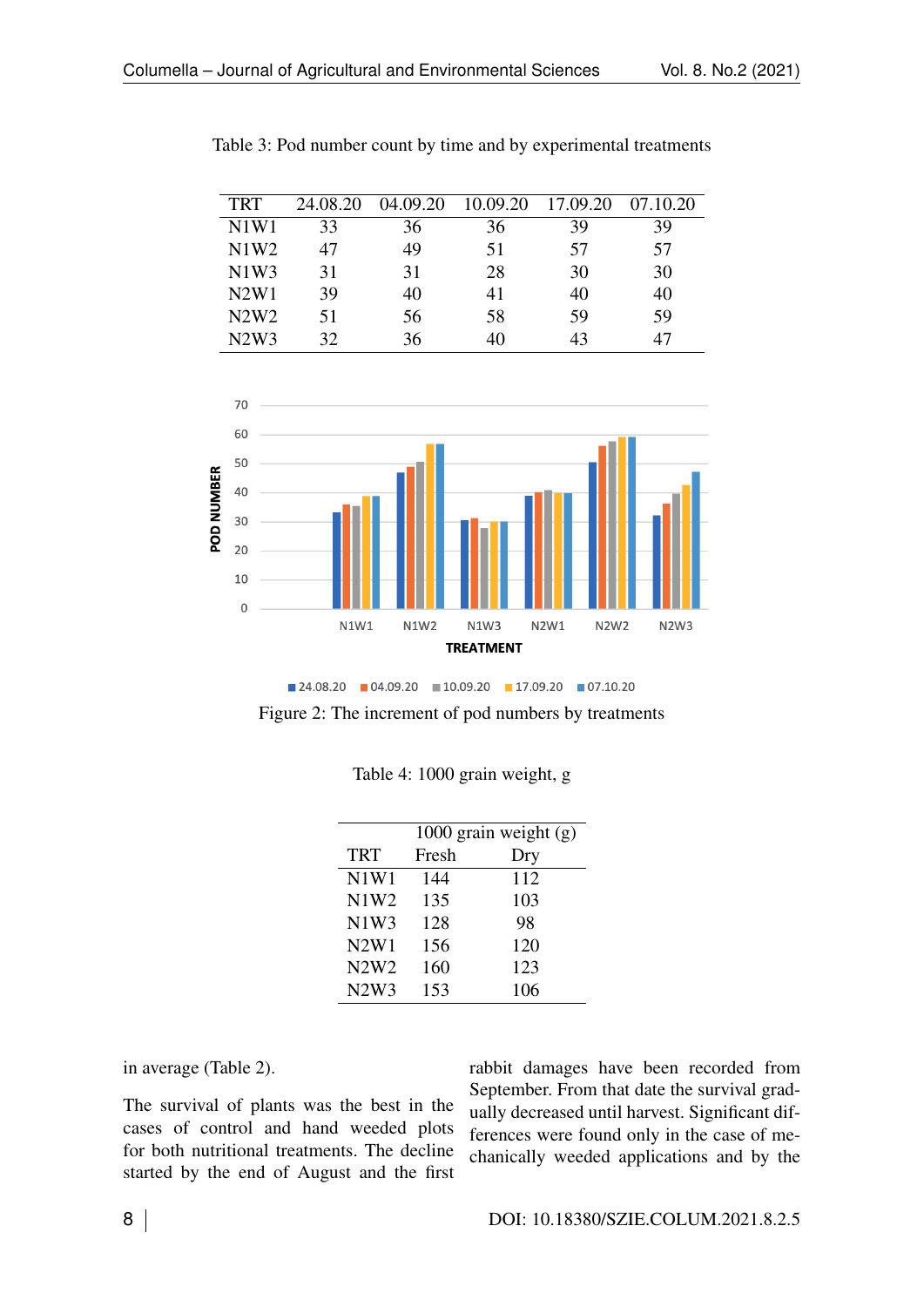<span id="page-4-0"></span>

last observation date (Fig [1\)](#page-2-1).

Pod number performance of plots were rather diverse in accordance with the vegetation period and the treatments applied (Table [3\)](#page-3-0). In general, it can be stated that the highest pod numbers were developed by plants of hand weeded plots. Nitrogen applications did not have a direct effect on pod number. Number of pods increased with time in most applications, however this consequent increment within treatment was not significant as it is demonstrated by Fig [2.](#page-3-1)

The harvested grain yield has shown detectable differences between applications. There were no significant differences between the yields harvested from N application plots, however significant differences were recorded due to weed control applications. Grain was less influenced by the 1000 grain weight of the yield samples (Table [4\)](#page-3-2).

The total grain yields are presented in Fig [3.](#page-4-0) There was no statistically significant difference between nutrition groups according to one-way ANOVA at the p<0.05 level. However, there was a statistically significant difference between weed canopy groups for grain yield. Hand weeded versions had an almost twofold yield improving effect in the case of high N applications, and some 1.5 improvement in the case of no N treatments.

### Conclusion

Agri-environmental impacts on grain yield of ES Gladiator soybean variety have been studied in a replicated field trial at the Gödöllő experimental field, Hungary. N application and various means of weed control was studied, and samples of grain yield were evaluated in accordance with the treatments. The results obtained suggest, that N topdressing had positive, but no significant effect on grain yield, while the means of weed control resulted in an almost twofold yield improvement compared to the control. Rabbit bite damages were recorded during yield formation phenophases. The extent of game damage was consequent but not significant regarding crop yield.